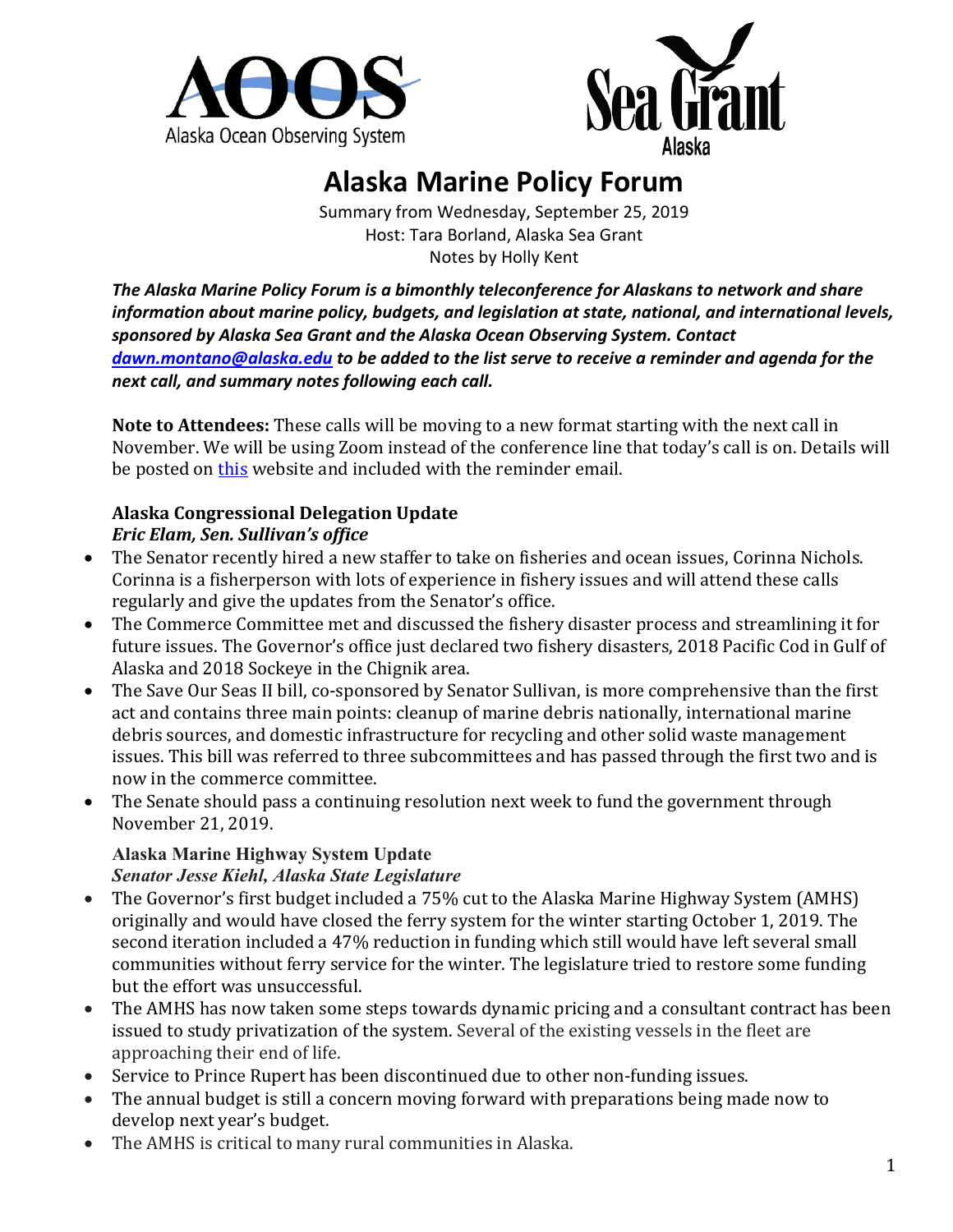#### **Young Fisherman's Development Act**

#### *Linda Behnken, Alaska Longline Fisherman's Association (ALFA)*

- The Young Fisherman's Development Act was created in response to the number of difficulties experienced by young people trying to enter the industry.
- Federal funding is available to assist young people entering many other industries like agriculture and mariculture but not for fishing.
- ALFA worked with Congressman Young and Senator Sullivan's offices to develop legislation that would launch a program to allocate resources to Alaska Sea Grant for a competitive grant process to fund training and education for young fisherman. The funding is to come from asset forfeiture funds collected from breaches of fisheries regulations. This represents an important closing of the loop that will help in funding the development of fisheries into the future.
- ALFA has operated workshop training and apprenticeship programs for the last four years currently funded by the National Fish & Wildlife Foundation through two-year grants and this act would ensure continued funding for these important programs.
- The bill was introduced on February 14, 2019 in both the House (H.R. 1240) and Senate (S. 496) and has advanced further on the Senate side than the House side picking up some bipartisan support along the way.

#### **Arctic Futures 2050 Conference** *Betsy Baker and Danielle Dickson, North Pacific Research Board*

- The conference was convened by the Study of Environmental Arctic Change (SEARCH) program whose focus is translating science for policy makers. This conference took more than a year to plan and included the participation of a number of Alaskans. The purpose of the conference was to understand what policy decisions need to be made now for a future Arctic.
- Unlike many science conferences, the format was created to include broad Alaska Native representation with the recognition that science has become more aware of the important role that Indigenous knowledge can play in addressing climate change. Additionally, each panel included an Indigenous knowledge holder, a policy maker, and a scientist.
- About 400 people attended including 250 scientists, 67 indigenous people, and 87 policymakers with some media and influencers there.
- Travel funding for many of the Indigenous participants and young scientists was provided by the Pew Charitable Trust, the National Science Foundation, and others.
- The value of the conference came in the closing sessions where a range of participants agreed on the need for continued discussions and if a similar conference happens in the future it should be organized by Indigenous leaders and held in Alaska. Funding for travel in the future would be much appreciated.
- There are a few ways to follow-up on this conference; the **agenda** is available for review along with several published YouTube videos:
	- o [Arctic Futures 2050: Day 1](https://www.youtube.com/watch?v=JbvjWq-vY1Y)
	- o [Arctic Futures 2050: Day 2](https://www.youtube.com/watch?v=KUvz9H7PPn8)
	- o [Arctic Futures 2050: Day 3](https://www.youtube.com/watch?v=IoHBZFlokzg)
	- o [Arctic Futures 2050: Conference Report Out and Discussion](https://www.youtube.com/watch?v=zWGU1e0Rc3k)
	- o [Nansen Legacy and Arctic Futures 2050 Updates](https://www.youtube.com/watch?v=2TgFypEDRvk)
	- o [AF 2050: Interview with Gail Schubert](https://www.youtube.com/watch?v=yYse1QmLK94)
- Thanks to Senators Sullivan and Murkowski for their staff's participation in this conference.